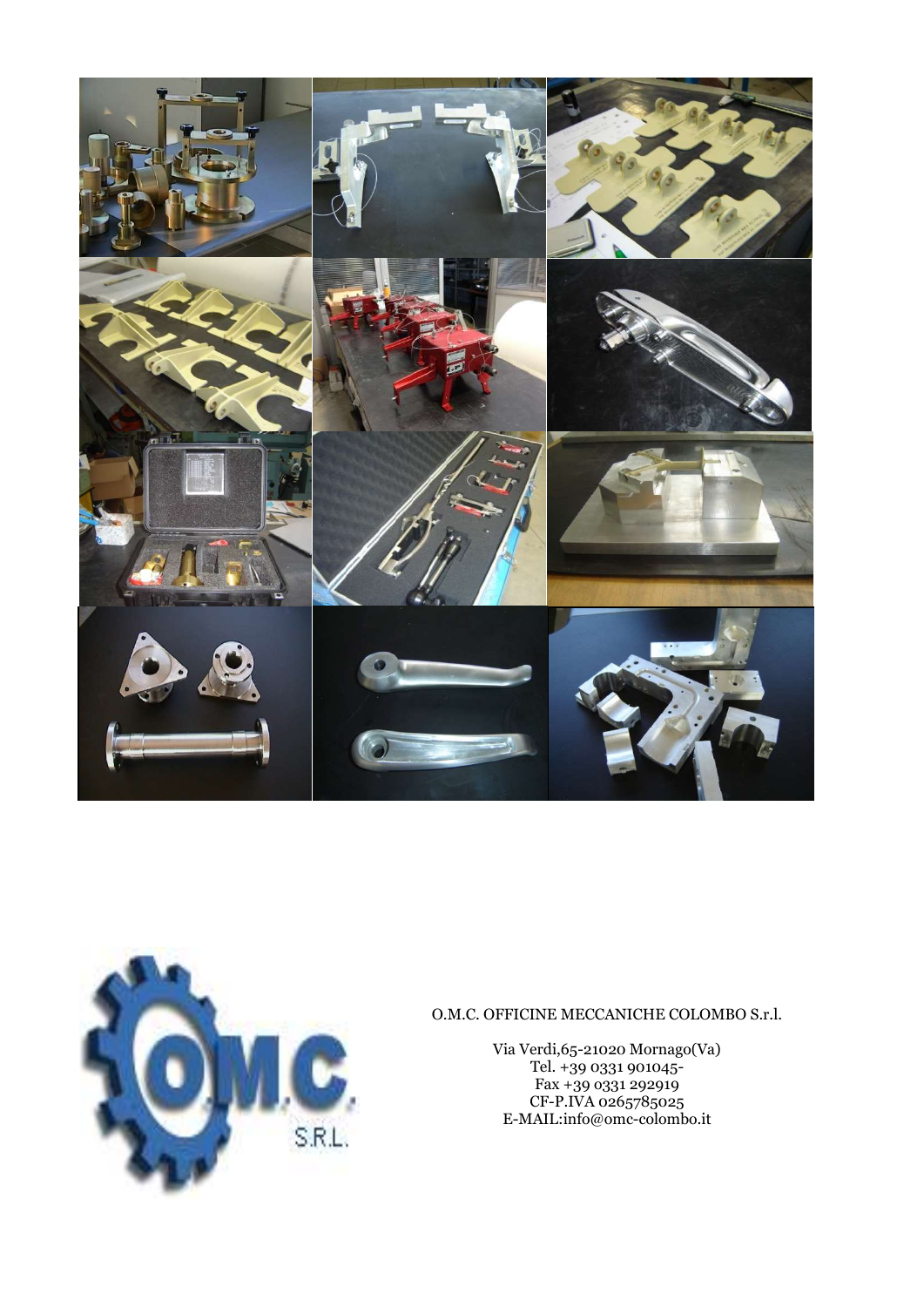

The company was founded in 2001 by CORRADO COLOMBO and has always worked in the field of precision machining, initially in the plastic industry, in particular in the production of spiral hoses for the production of flexible hoses, later specialized in the manufacture of equipment.



In 2009,with the construction of a new warehouse of about 1000 square meters. there was a general restructuring that saw the purchase of new machinery and control instruments, expanding the production range. At this time, the construction of precision aeronautical details began. We are specialized in the manufacture of aircraft maintenance and control equipment for use both for pre-flight and periodic inspection. Another area of our activity is the realization of tools related to static and dynamic structural testing. Samples are prepared for high-precision technological testing and machining. In 2015 we have expanded

the shed, purchased new machines and resettled the organization with a new management system and we are also equipped with Digital Manufacturing.

Objectives of O.M.C. are aimed at constantly improving and upgrading technology to meet the detailed requirements of its customers through a steady improvement of quality management system and continuous training of internal staff.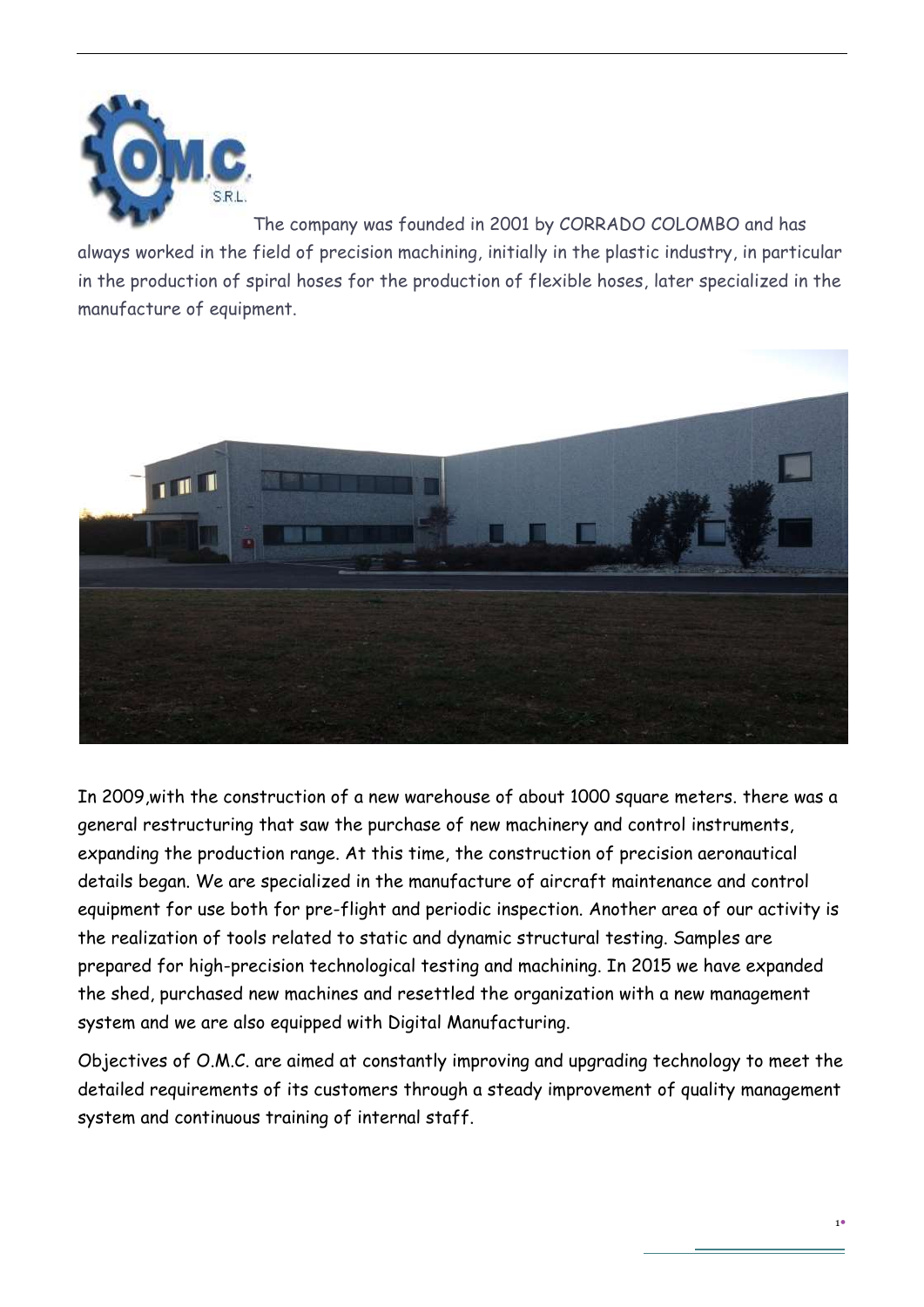### **PRODUCTION**

O.M.C. has a high level of technological know-how in all fields of mechanical engineering combined with maximum program flexibility and product quality

#### **MILLING:**

N. 01 C.B. FERRARI B17 A 5 ASSI

N. 01 C.B. FERRARI S68 A 5 ASSI

N. 01 C.B. FERRARI B17 A 4 ASSI

N. 01 C.B. FERRARI S72 A 5 ASSI

N. 01 C.B. FERRARI B130 A 3 ASSI

### **TURNING:**

N. 01 DOOSAN PUMA 2100L

N. 01 DAEWOO PUMA 300

N. 01 MORI-SEIKI AL-2

N. 01 MAZAK INTEGREX I-200

N. 01 MAZAK INTEGREX I-100s

# **TRADITIONAL MACHINING :**

N. 03 LATHES

N. 02 MILLING MACHINE

N. 02 GRINDINGS INSIDE-OUT

N. 01 TAPPING

N. 01 BENCHES FOR MANUAL ADJUSTMENT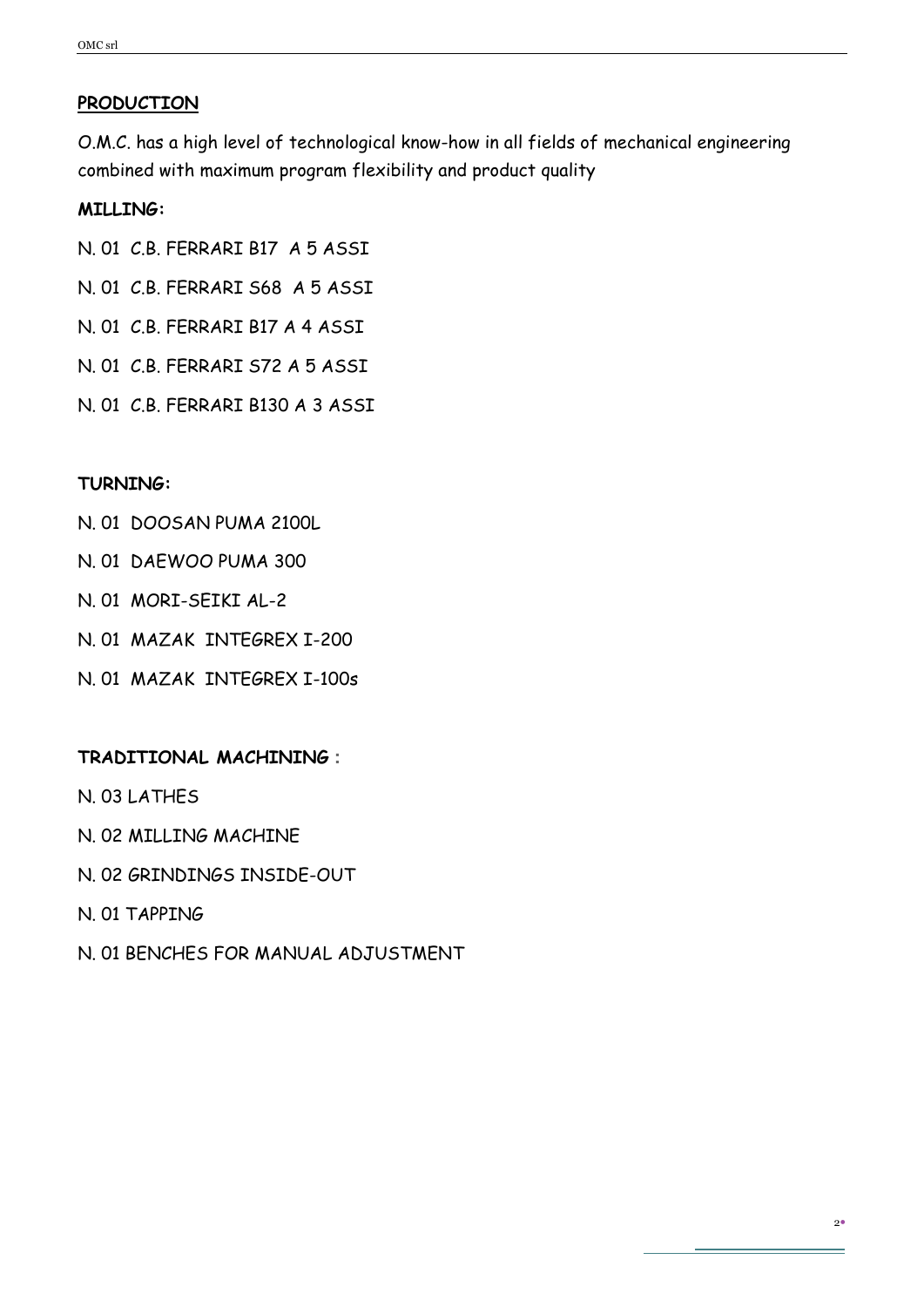



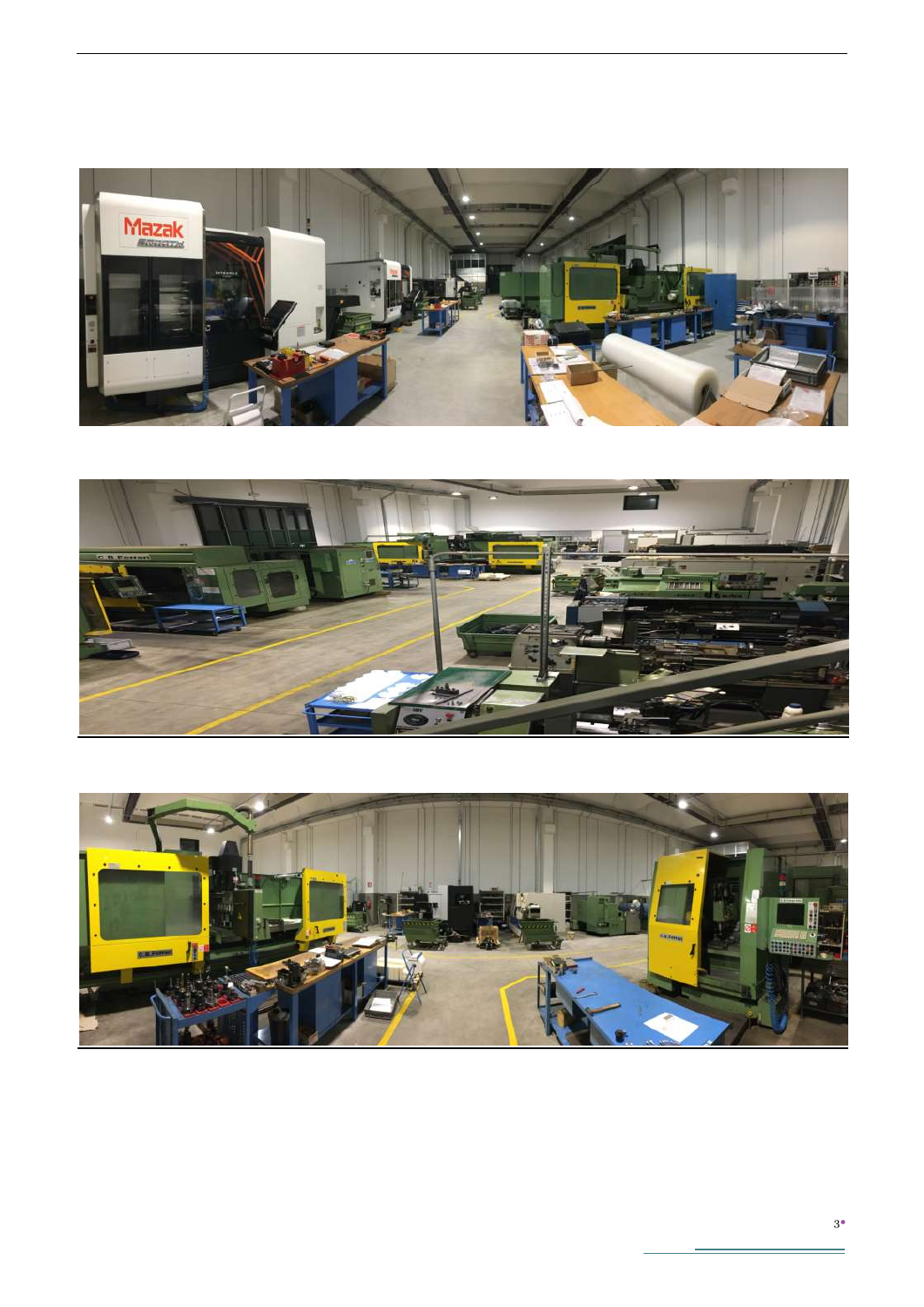# **CONTROL (WITH CONTROLLED TEMPERATURE AT 20°C.)**

O.M.C. has a controlled metrology room at a constant temperature, in order to guarantee very accurate measurements.

The production department has specific instruments for immediate verification that ensure product compliance throughout the production process.

### **INSTRUMENTATION: .**

MITUTOYO BHN 706 MEASURING MACHINE WITH ZEISS CALYPSO CONTROL

CAM 2 GAGE PLUS ARM - MITUTOYO ALTIMETER - DUROMETRO

GALILEO-RUG MASS-MACHINE OPTIC PROJECTOR OPTIC-

SERIES OF CENTRAL MICROMETERS FOR INTERNAL - EXTERNAL - GOL